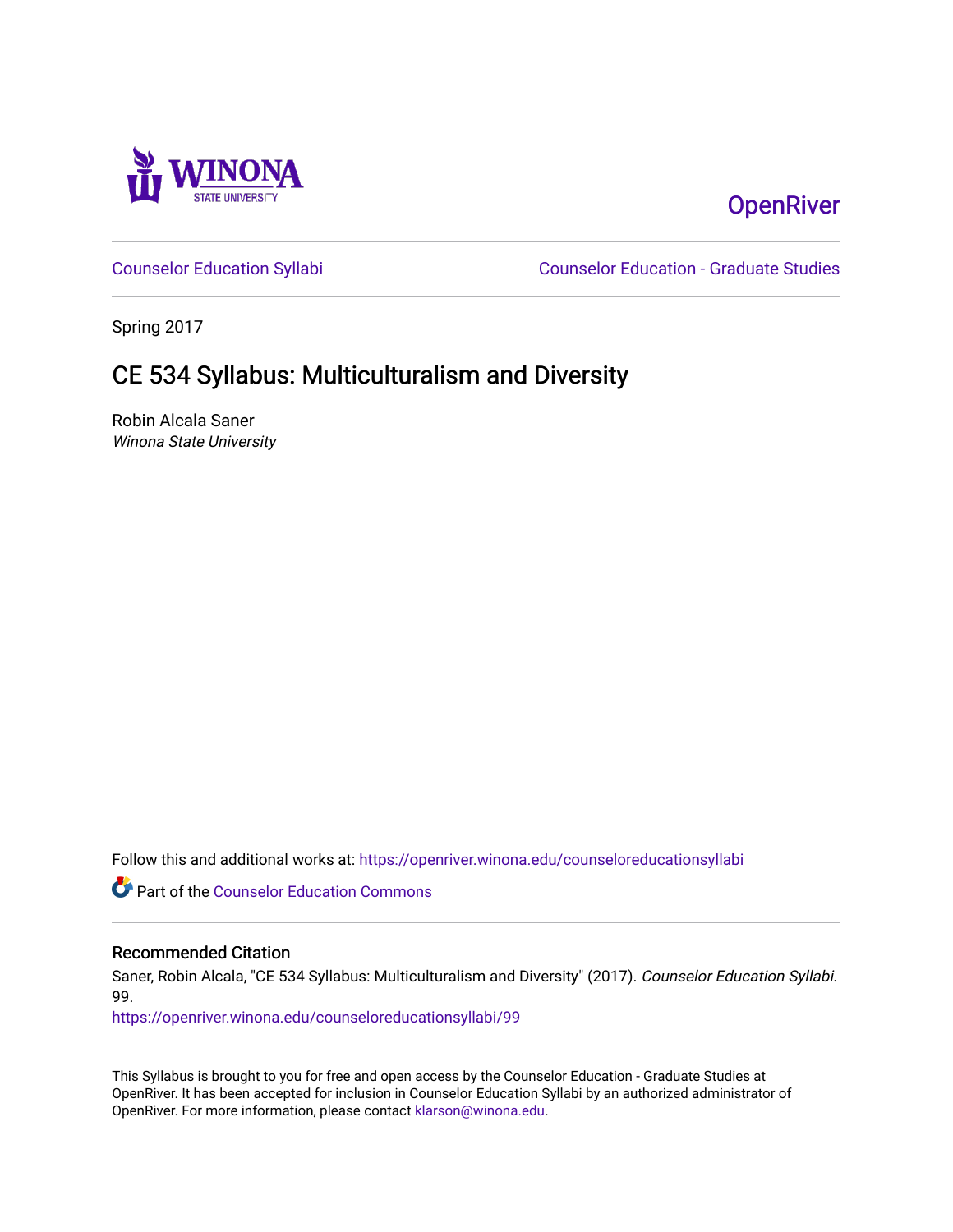| <b>Winona State University</b><br><b>Counselor Education Department</b><br>CE 534 Multiculturalism and Diversity<br>Semester Hours: 3 |                                                                                                                                                      |  |  |
|---------------------------------------------------------------------------------------------------------------------------------------|------------------------------------------------------------------------------------------------------------------------------------------------------|--|--|
| <b>Course Location</b>                                                                                                                | This class is a hybrid course, meeting face-to-face bi- weekly; Wednesday evenings<br>from 5pm to 8pm in Rochester, at Rochester Broadway, room 317. |  |  |
| <b>Instructor</b>                                                                                                                     | Robin Alcala Saner, MS, LSC                                                                                                                          |  |  |
| <b>Instructor Phone &amp;</b><br>E-Mail                                                                                               | $(507)$ ; rsaner@winona.edu                                                                                                                          |  |  |
| <b>Program Website</b>                                                                                                                | https://www.winona.edu/counseloreducation/                                                                                                           |  |  |
| <b>Instructor Office</b><br><b>Location</b>                                                                                           | $4th$ and Broadway, Rochester                                                                                                                        |  |  |
| <b>Instructor Office</b><br>Hours:                                                                                                    | Monday: 3:00pm—5:00pm; Tuesday: 1:00pm—5:00pm; Wednesday, 3:00-5:00;<br>Thursday: 10:00-noon; other hours by appointment                             |  |  |

## **I. COURSE DESCRIPTION**

The purpose of this course is to: (1) promote student growth and development through the learning and practice of basic communication and helping skills; (2) study cultural diversity as it relates to human relations and communication; (3) examine gender and sexual orientation in terms of human relations and communication; and (4) address human relations and communication as they relate to special populations (persons with disabilities, older adults, economically disadvantaged individuals, children, etc.) Grade only. This course will also cover substance abuse issues as relates to diverse cultures, specifically as addressed by the Substance Abuse and Mental Health Services Administration (SAMHSA) Treatment Improvement Protocol (TIP) 59.

### **II. COURSE PREREQUISITES**

- 1. Good standing with WSU/College/CED, and graduate status.
- 2. No specific undergraduate/graduate course pre-requisites are required for admission to the course.

### **III. COURSE OBJECTIVES**

Students who complete this course will:

- 1. To explore pluralism as it relates to the implementation and on-going practice of multicultural counseling competencies in community and school counseling settings.
- 2. To improve human relations and communications skills.
- 3. To become aware of one's own philosophy of life.
- 4. To become more aware of feelings, values, and goals.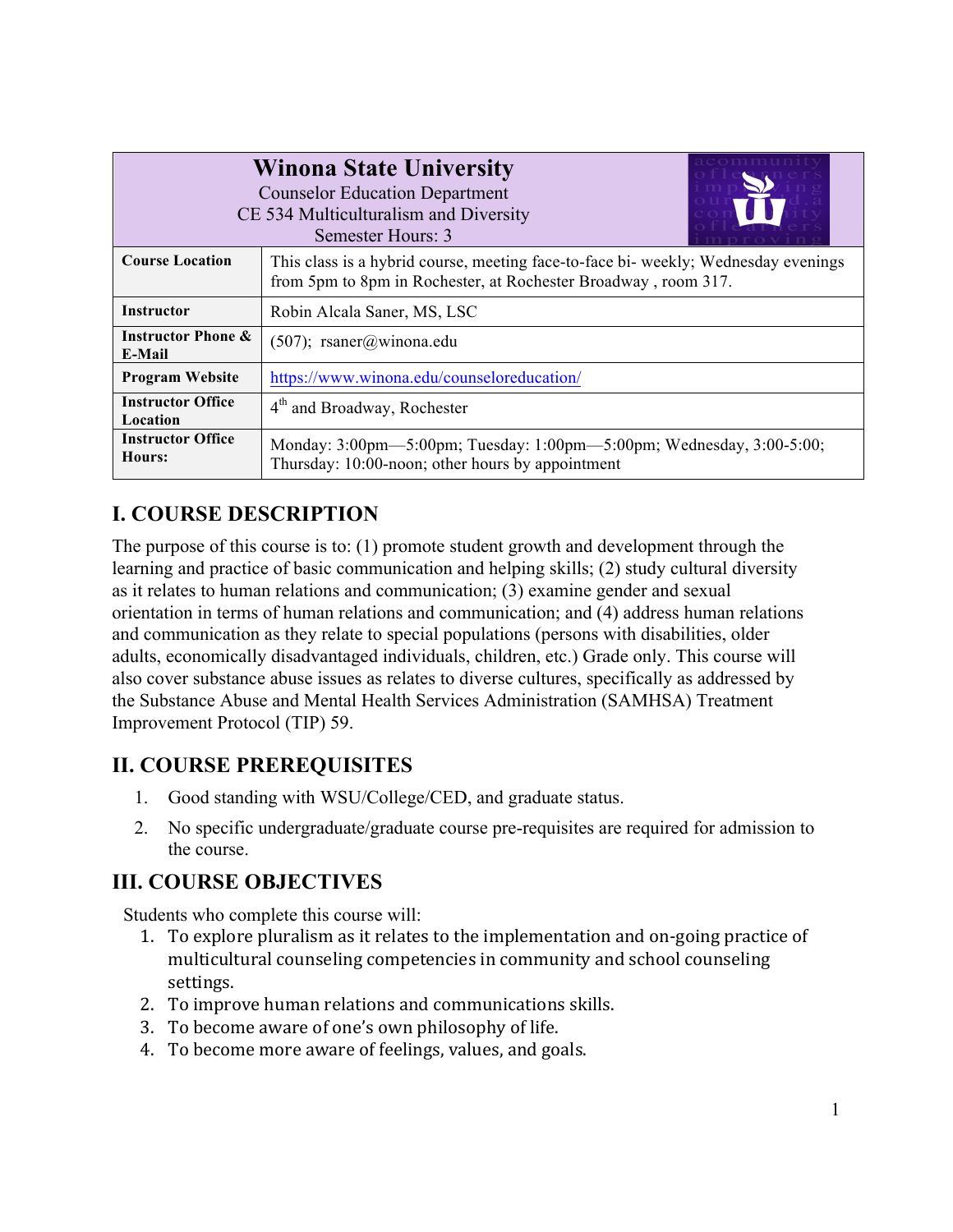- 5. To gain an understanding of the dehumanizing effect of prejudice, racism, sexism and other "isms".
- 6. To develop a conscious awareness and working knowledge of people who are culturally diverse.
- 7. To become aware of issues associated with special populations (e.g. children, older adults, people with disabilities, people living in poverty, etc.).
- 8. To discuss and develop human relations and communications strategies for empowering all people.
- 9. To develop an understanding of the concepts of tolerance and civility as they relate to human relations, diversity and communication.

### **IV. COURSE REQUIRED TEXTS**

- Sue, D. W. (2015). *Race talk and the conspiracy of silence: Understanding and facilitating difficult dialogues on race*. Hoboken, NJ: Wiley.
- Sue, D. W. & Gallardo, M.E. (2014). *Case studies in multicultural counseling and therapy*. Hoboken, NJ: Wiley.
- **\*TIP 59:** *A treatment improvement protocol: Improving Cultural Competence (2014).* US Department of Health and Human Services Administration: Center for Substance Abuse Treatment, Rockville, MD. *\*Found on D2L*

#### **Additional readings will be posted by the Instructor/group leader on D2L (see Course Schedule)**

### **V. COURSE CONTENT AREAS**

The course meets the Council for the Accreditation of Counseling and Related Educational Programs (CACREP, 2009) Standards for Clinical Mental Health Counseling.

|                                                                                                                                                                                         |                                                       | <b>LOCATION OF EVALUATION</b>       |                            |                                                     |               |
|-----------------------------------------------------------------------------------------------------------------------------------------------------------------------------------------|-------------------------------------------------------|-------------------------------------|----------------------------|-----------------------------------------------------|---------------|
| <b>2009 CACREP STANDARDS</b><br><b>CE 651</b>                                                                                                                                           | 1. Class<br>attendance &<br>participation,<br>lecture | $2.$ RLT $1 -$<br><b>StoryCorps</b> | $3. RLT 2 -$<br>PhotoVoice | 4. $RLT$ 3 –<br><b>Multicultura</b><br>l experience | 5.<br>Podcast |
| DIVERSITY AND ADVOCACY - CMH<br>E. Knowledge<br>E1. Understands how living in a multicultural society<br>affects clients who are seeking clinical mental health<br>counseling services. | X                                                     | X                                   | X                          | X                                                   | X             |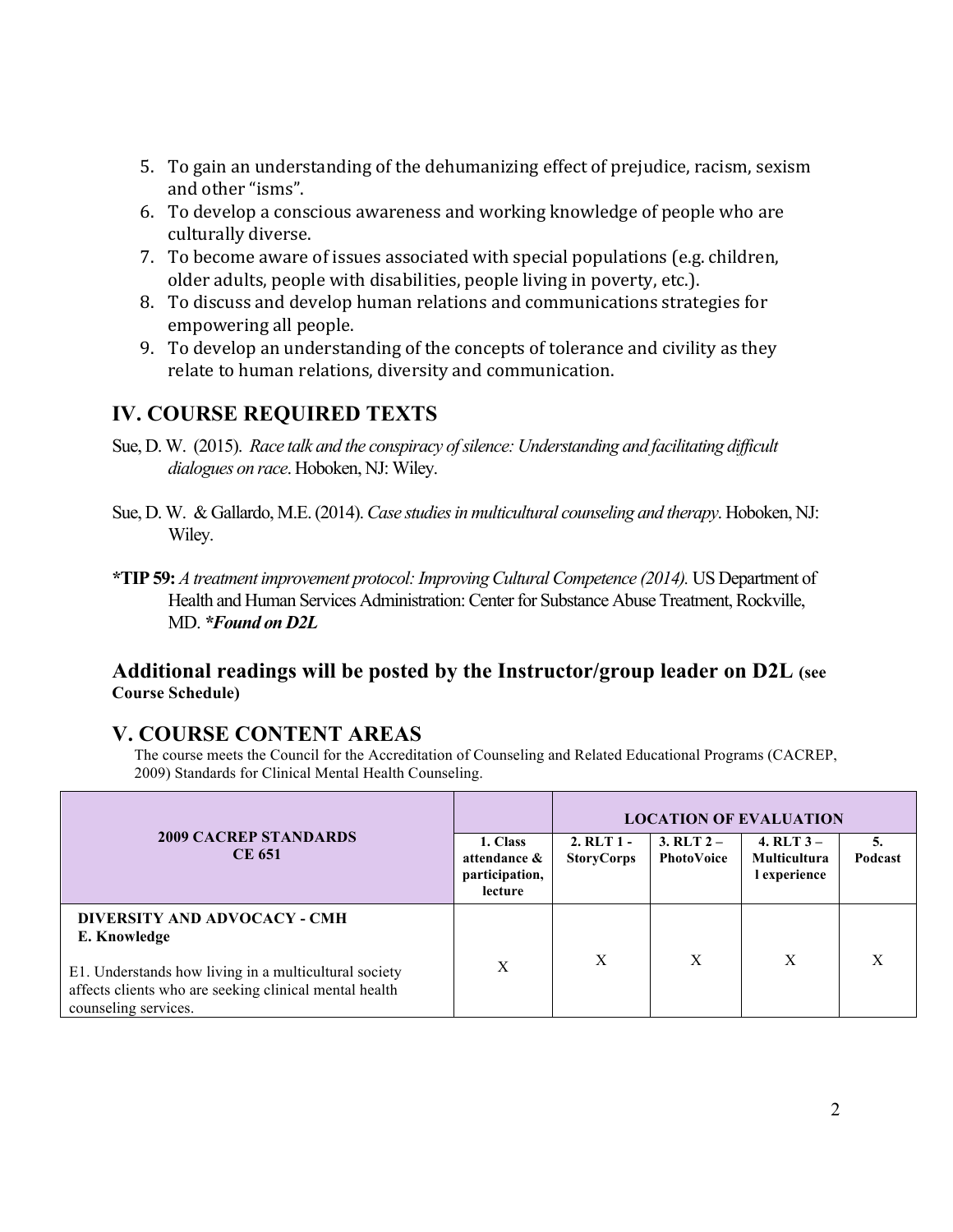| E2. Understands the effects of racism, discrimination,<br>sexism, power, privilege, and oppression on one's own life<br>and career and those of the client.                                                                                                                                    | $\mathbf X$ | $\mathbf X$  | $\mathbf X$  | $\mathbf X$ | $\mathbf X$ |
|------------------------------------------------------------------------------------------------------------------------------------------------------------------------------------------------------------------------------------------------------------------------------------------------|-------------|--------------|--------------|-------------|-------------|
| E3. Understands current literature that outlines theories,<br>approaches, strategies, and techniques shown to be effective<br>when working with specific populations of clients with<br>mental and emotional disorders.                                                                        | X           |              | $\mathbf X$  |             | $\mathbf X$ |
| E4. Understands effective strategies to support client<br>advocacy and influence public policy and government<br>relations on local, state, and national levels to enhance<br>equity, increase funding, and promote programs that affect<br>the practice of clinical mental health counseling. | X           |              | X            |             |             |
| E5. Understands the implications of concepts such as<br>internalized oppression and institutional racism, as well as<br>the historical and current political climate regarding<br>immigration, poverty, and welfare.                                                                           | $\mathbf X$ |              | X            |             |             |
| <b>DIVERSITY AND ADVOCACY</b><br><b>School counseling</b>                                                                                                                                                                                                                                      |             |              |              |             |             |
| <b>E. KNOWLEDGE</b><br>E1. Understands the cultural, ethical, economic, legal, and<br>political issues surrounding diversity, equity, and excellence<br>in terms of student learning.                                                                                                          | X           | $\mathbf{X}$ | $\mathbf{X}$ | $\mathbf X$ |             |
| E2. Identifies community, environmental, and institutional<br>opportunities that enhance—as well as barriers that<br>impede—the academic, career, and personal/social<br>development of students.                                                                                              | X           | $\mathbf{X}$ | $\mathbf{X}$ | X           | $\mathbf X$ |
| E3. Understands the ways in which educational policies,<br>programs, and practices can be developed, adapted, and<br>modified to be culturally congruent with the needs of<br>students and their families.                                                                                     | $\mathbf X$ |              | $\mathbf X$  |             |             |
| E4. Understands multicultural counseling issues, as well as<br>the impact of ability levels, stereotyping, family,<br>socioeconomic status, gender, and sexual identity, and their<br>effects on student achievement.                                                                          | $\mathbf X$ | $\mathbf X$  | X            | $\mathbf X$ | $\mathbf X$ |

# **VI. METHODS OF INSTRUCTION**

- A. Lecture/ discussion
- B. Case studies and responses to structured exercises
- C. Use of technology and media including videotapes, Podcasts, films, and Power Points
- D. Modeling
- E. Internet-based learning
- F. Reflective self-evaluations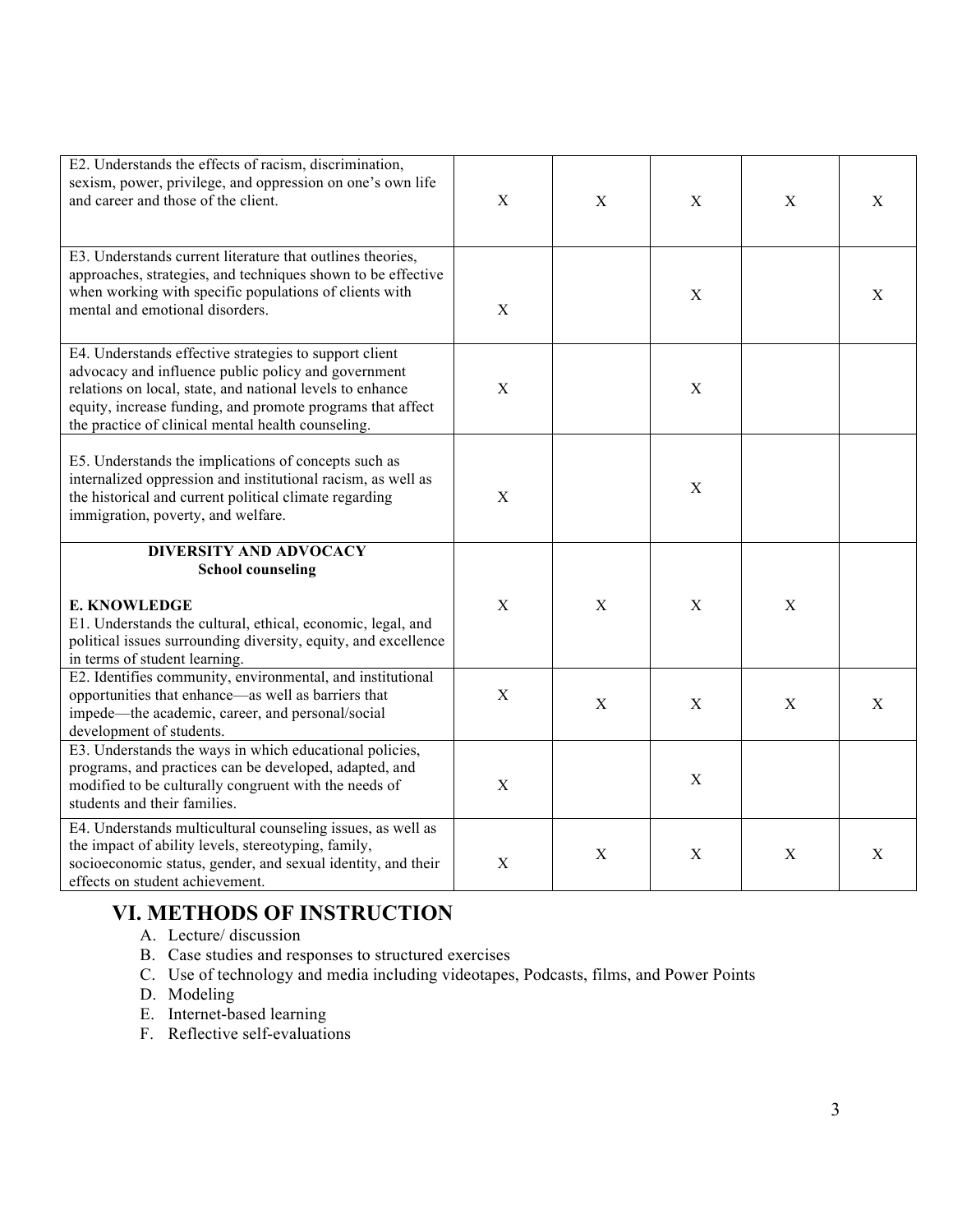### **VII. COURSE ASSIGNMENTS**

| <b>Assignment (Description and Number)</b> |                                                     | <b>Points</b> | <b>CACREP</b><br><b>Standards Assessed</b> |
|--------------------------------------------|-----------------------------------------------------|---------------|--------------------------------------------|
|                                            | Attendance and Participation (individual and group) | 150           | All                                        |
| 2                                          | <b>Story Corps</b>                                  | 100           | CMH: E1, E2; SC: E1, E2, E4                |
| 3                                          | PhotoVoice                                          | 150           | All                                        |
| 4                                          | Cultural Experience                                 | 100           | CMH: E1, E2; SC: E1, E2, E4                |
|                                            | Podcast                                             | 100           | CMH: E1, E2; SC: E1, E2, E4                |
| <b>Total Points for Course</b>             |                                                     | 450           |                                            |

#### **Grading Scale (Course):**

 $405-450 = A$ ;  $360-404 = B$ ;  $315-359 = C$ ;  $270-314 = D$ ; Below  $269 = F$ 

#### **A. Description of Assignments**

Assignments are expected on time. If for some reason a student has difficulty meeting course expectations, the student is responsible for notifying the instructor immediately to work out an alternate plan agreed upon by both parties. *Late assignments will result in a minimum 10% reduction in the grade. Lack of instructor permission may result in no credit for assignment.*

The assignments for this class will require planning as you will need to schedule time outside of the classroom for interviews, activities, etc. Please plan ahead so you can complete the projects on time. Additionally, you will be provided some class time to complete your assignments. **All papers are to align with the APA guidelines.** 

#### *1. Attendance and participation (150 pts)*

*Face-to-face:* Students are required to attend all face-to-face classes and be active and engaged learners.

- It is expected that you come to class prepared by having completed the assignments and readings. This class is interactive and your presence is important to your group. Each class will begin with a discussion of current events relative to the topic.
- If you need to miss a class due to an emergency or illness, you are expected to contact the instructor as soon as possible.
- Inclement weather may interfere with class. The instructor will notify students of cancellation by 2pm of the day of class and notifications will be made via D2L announcements, the WSU homepage, and WSU email. If class is cancelled due to weather, there will be an internet component in place of the face-to-face class.

*On-line:* Students will be assigned groups and each week of on-line class, one group member will be assigned to leading the discussion. Discussion must be posted by date assigned, each member must respond by Friday, and the group leader will provide feedback by Monday. It is expected that each group member read all group posts.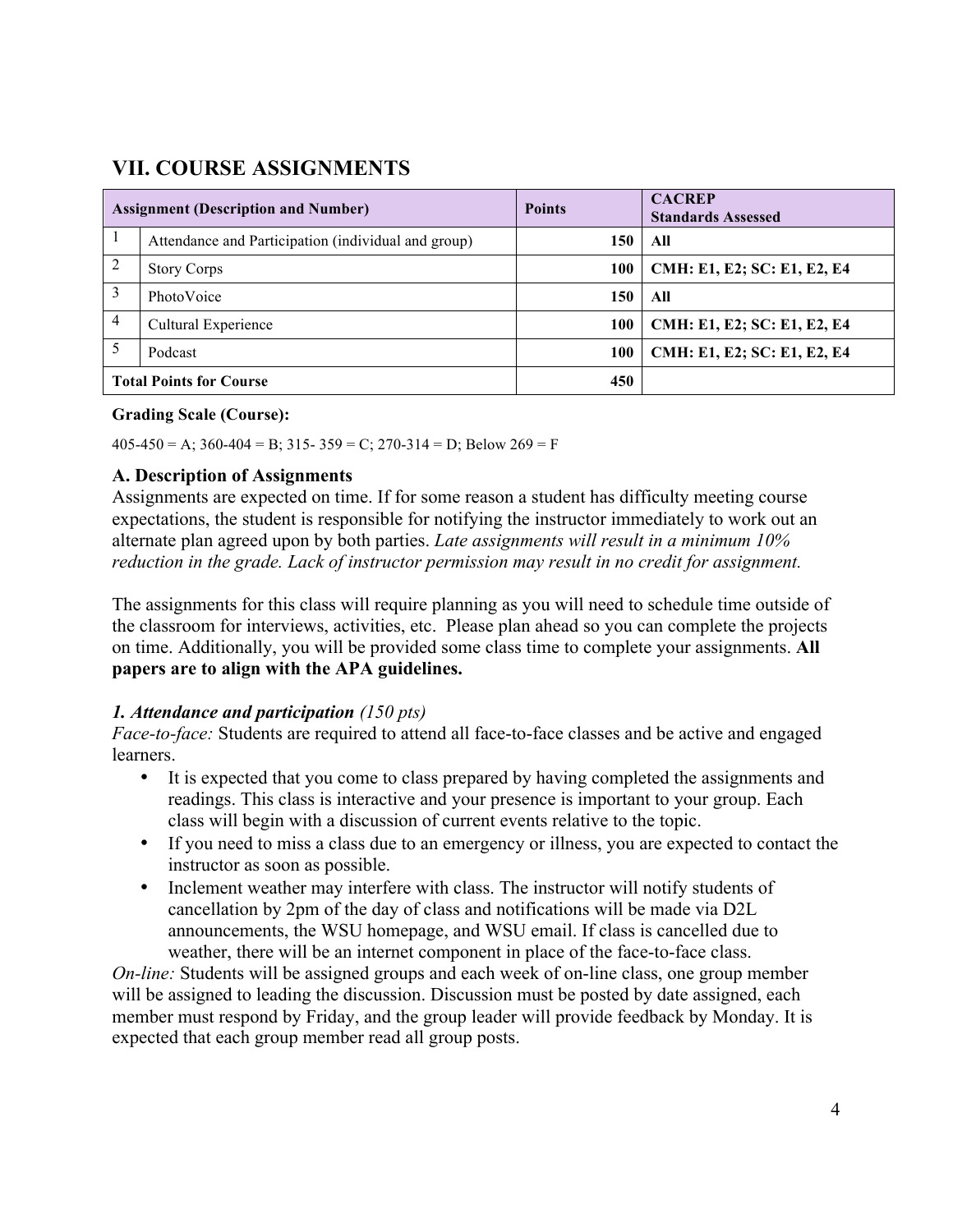#### *2. RLT 1 - StoryCorps (100 pts.)*

The purpose of this activity is to gain an appreciation of someone from a different culture through the story process. You will want to

- 1. Upload the "StoryCorps" app to a device https://storycorps.me . If you do not have a device that can work, let the instructor know and we will work on getting something for you to work with.
- 2. Listen to at least two of the recordings posted on https://storycorps.org
- 3. Find an adult who is willing to be interviewed and recorded and is from a culture other than your own. If you are unsure of the appropriateness of your choice, please contact the instructor for clarification.
- 4. Schedule a time, and utilizing the StoryCorps app, interview the adult.
- 5. Post the recording.
- 6. Write a 2-4 page reflection paper about the experience. Some things to reflect on:
	- a. What did you learn about the person's story?
	- b. Was your interview similar to the ones you heard?
	- c. How, if at all, did this experience change you?
	- d. How, if at all, do you think this changed your interviewee?
	- e. What was the most significant part of the interview?
	- f. What do you wish you had asked?
- 7. You will do an informal presentation of your story experience and play a brief excerpt.

#### *3. RLT 2 - PhotoVoice Project (150 pts.)*

This project is both a learning experience and a vehicle for advocacy. You will use visual evidence to recognize and voice the problems faced by underrepresented populations as well as sharing potential solutions with policy makers. You will write a one-paragraph description of your topic and submit it to the dropbox for approval.

PhotoVoice has 3 main goals:

- 1. To enable people to record and reflect on the strengths and problems of individuals, families, schools, communities, and the larger society;
- 2. To promote critical dialogue and knowledge about important issues through large and small group discussions and photographs; and
- 3. To reach policy makers. (Wang, 1999)

You will do this by identifying a topic you would like to address, i.e. homelessness, civil rights issues, GLBTQA, treatment of Muslims, etc. You will take photos that represent the topic you are addressing, write a 6-10 page paper, and present your topic in class.

*Paper* - In your paper, include the following (use headings to organize your paper):

Literature Review of the selected topic – this section should include both an introduction/background on the topic and discussion of the topic, utilizing a minimum of 3 resources beyond class resources.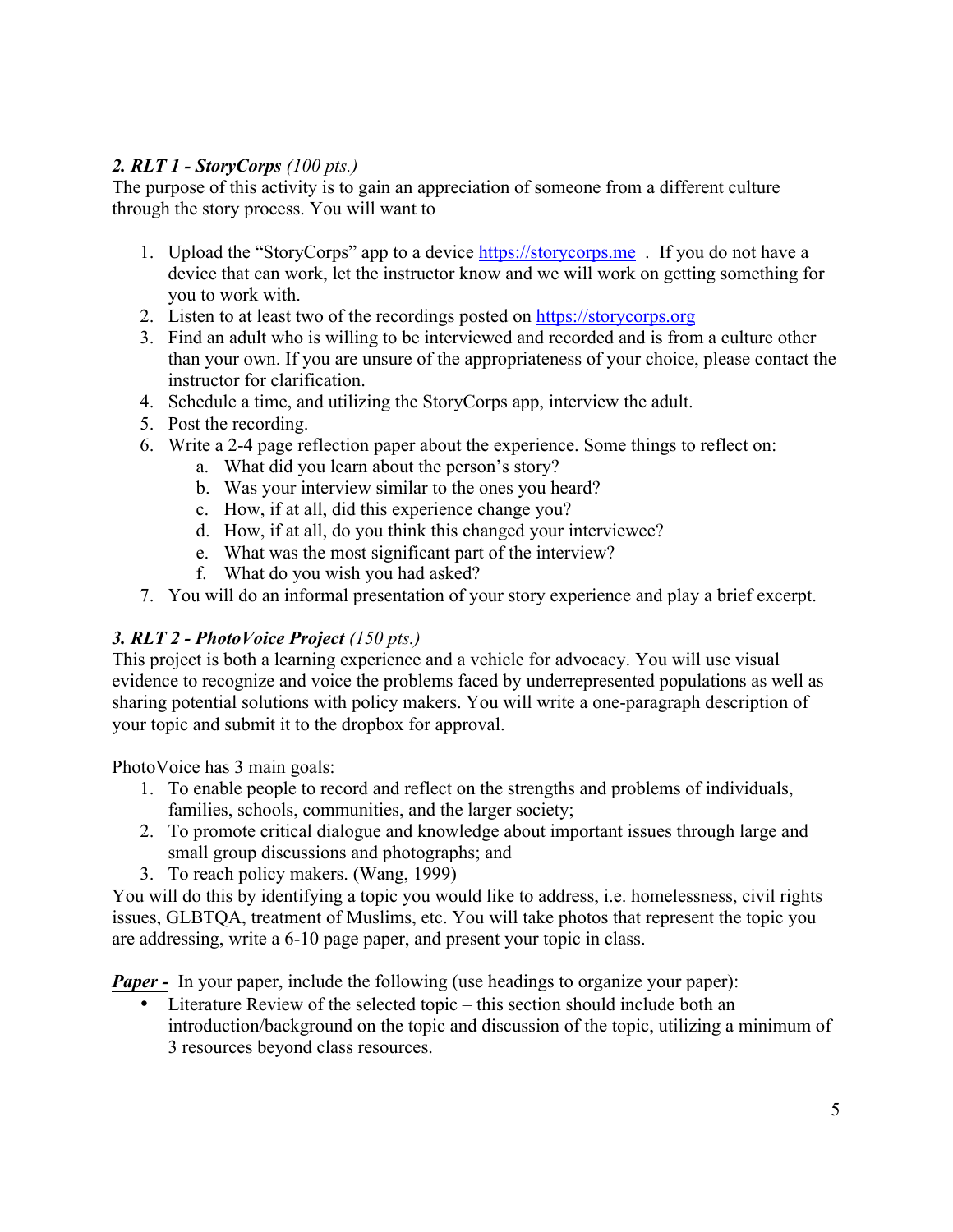- Ethical and social justice implications Succinctly describe the mandate to advocate on this topic and highlight the social justice implications of the topic being addressed.
- Implications for your profession This section is a thoughtful and reflective summary of the role of the counselor/professional in addressing the problem and suggestions for improvement. This section is written in a subjective, first person voice (Use "I", "me", " $my$ ")
- Why did you choose the photographs you selected and what is the story behind the photographs. Please be sure to include photos and caption in an Appendix section.
- To whom will you share the project with? Why? How will you disseminate the information to stakeholders? What might be the implications of your actions?
- What will you take away from this experience?

#### *Presentation*

- Brief description of your topic and its impact.
- Why did you choose the photographs you selected? (Include 3-5 photos and caption/narrative)
- What are implications for professionals?
- To whom will you share the project with?
- One thing you will take away.

#### *4. RLT 3 - Cultural experience (100 pts.)*

For this assignment you will attend an activity, volunteer at an agency, etc. that will take you out of your comfort zone and expose you to something outside of your regular cultural activities. Since we all have different cultural norms, you will need to determine what differs from your experience. *Your experience must be preapproved by the professor.* You will write a oneparagraph description of the experience and why you chose it and submit it to the dropbox. Some possibilities include (*but are not limited to*):

- $\triangleright$  Going to a mosque (males only as women are not allowed in the mosque), Synagogue, Temple, etc.
- $\triangleright$  Volunteering at a Senior Center or nursing home
- $\triangleright$  Volunteering at a Special Olympics event
	- o http://specialolympicsminnesota.org/events/
	- o http://www.specialolympicswisconsin.org/
- Ø Volunteering at a soup kitchen, food shelf, shelter, Interfaith Hospitality Network (http://www.ihn-greater-rochester.org/ )
- $\triangleright$  Attending a Pride event
- $\triangleright$  Going to a Pow Wow or other Native American activity
	- o http://calendar.powwows.com/events/categories/pow-wows/pow-wows-inminnesota/

Following this meaningful experience, you will write a 3-5 page paper in APA format about your experience: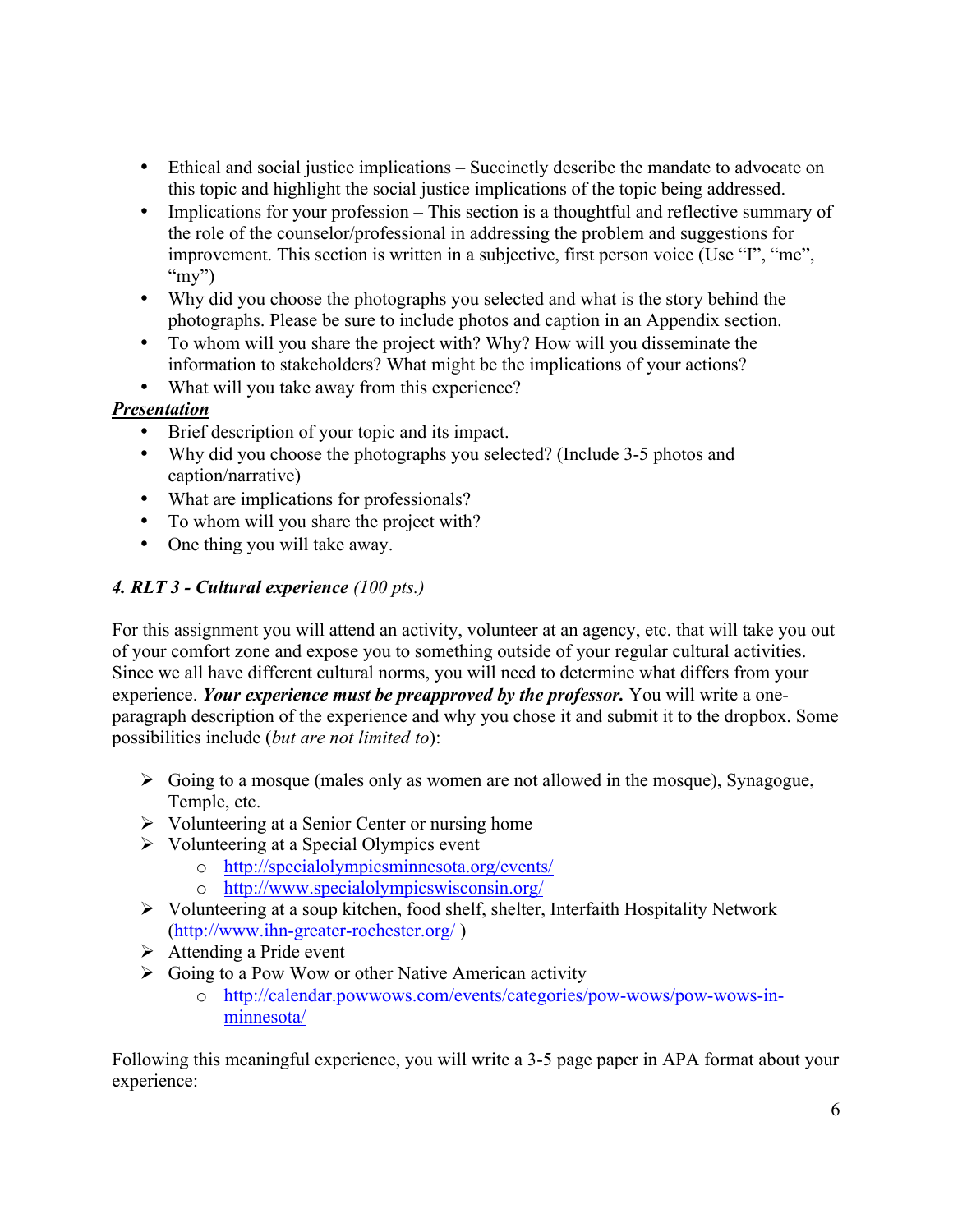- What was it like? Be descriptive.
- Did it meet your expectations? How?
- How was this different from your typical experiences? *Note: if the answer is that it was not different, then the experience is not appropriate for this assignment.*
- How was this similar to any previous life experiences?
- What surprised you?
- What was your emotional response?
- What did you learn?
- Would you do it again, or would you choose a different opportunity?
- What were your "aha" moments or "takeaway" learning experiences?

#### *5. RLT 4 - Podcast (100 points)*

Your group will be assigned a case study from the Sue & Gallardo book. You will create a podcast, utilizing technology to record and post the discussion. If you are unfamiliar with the podcast format, please listen to one to learn to understand the format. We will discuss this further in class.

#### **Podcast reflection**

The podcast is one format for having a discussion regarding multiculturalism. By creating the podcast assignment, we pulled together the following:

- Knowledge of topic
- Participation in the multicultural discussion
- Identification of counseling tools/techniques for working with diverse individuals
- Facilitation skills
- Critical thinking

As a follow up creating and participating in the podcast, you will listen to one additional podcast and write a 2-page reflection paper on the entire experience. Some of the things you *may* want to address:

- Benefits and challenges of having the podcast discussion
- How do you think the discussion would have been different if we did it the first week of class?
- What did you learn from your group's case regarding working with that particular client?
- What did you gain from the other podcasts?
- Did you have any "aha" moments from this experience?
- Have you gained any new insights or ideas regarding certain clientele?
- Do you learn anything about yourself or others through this process?

### **VIII. UNIVERSITY EXPECTATIONS & COURSE POLICIES**

#### **A. University Expectations and Resources**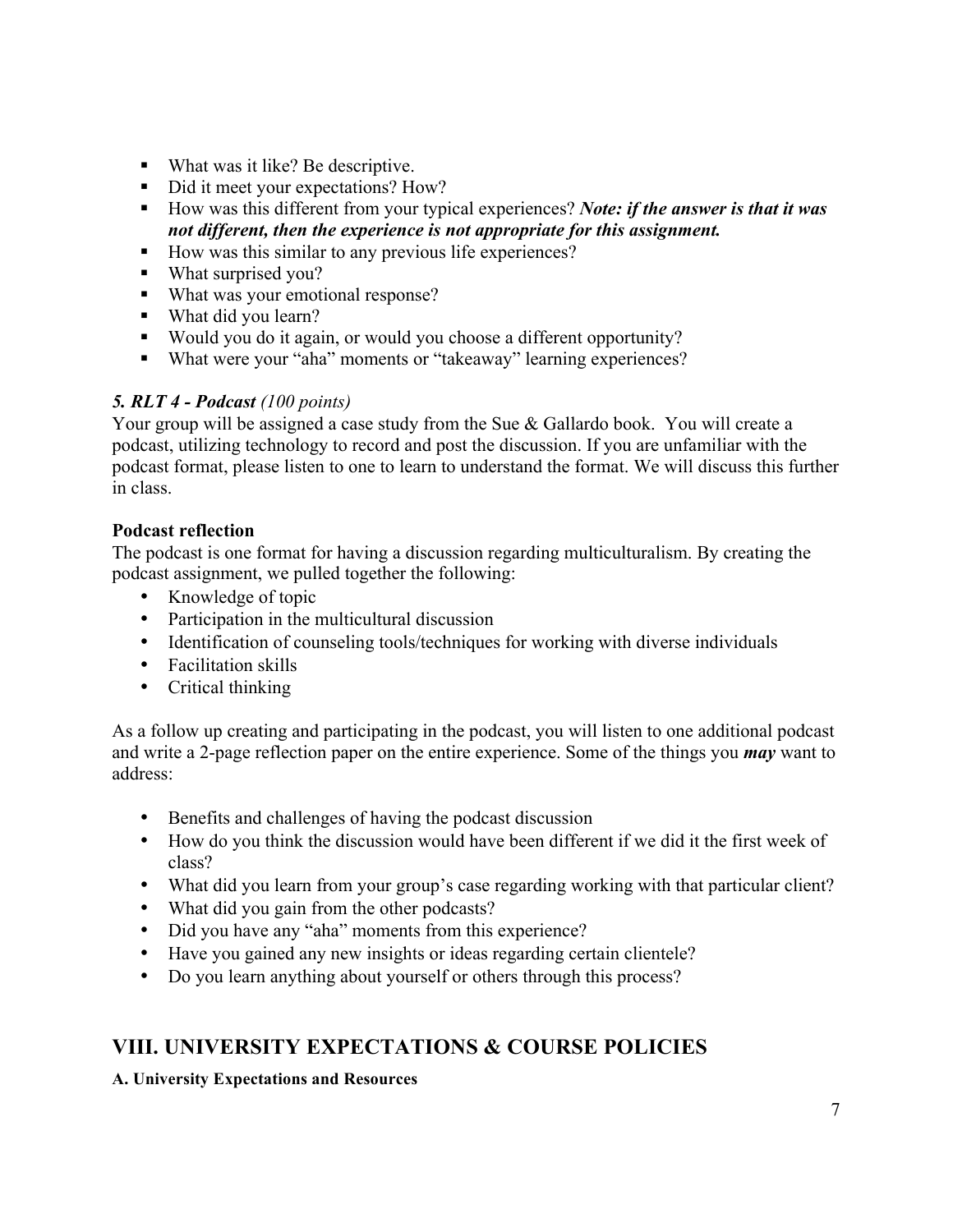- **Diversity Statement:** This is meant to be a safe, welcoming, and inclusive classroom environment for students of all races, ethnicities, sexual orientations, gender identities/variances, ages, religions, economic classes, and ability statuses. As such, you will be encouraged and challenged to use language and basic counseling techniques that are respectful, inclusive, representative and culturally appropriate.
- **Academic Integrity:** Students are expected to practice professionalism and academic integrity in all assignments and class discussions. This includes but is not limited to treating other students and the professor respectfully, engaging in meaningful class discussions, thinking and writing critically and thoughtfully, creating original works, and citing all resources using APA format. Plagiarism will result in loss of credit for this course, and further consequences may result from the university system. The collegiate policy on plagiarism and cheating is outlined in the Student Handbook. It is your responsibility to be aware of this policy. You can also find it online at: http://www.winona.edu/sld/academicintegrity.asp.
- **Electronic Device Notice:** As a matter of courtesy to your classmates and the instructor, please turn off your beepers, cell phones, and any other electronic devices that make any noise.
- **Laptop/PDA Policy:** Excluding students with a documented disability, the use of laptops and PDAs in class is prohibited without prior permission of the instructor.
- **Class Visitor Policy:** Due to the clinical nature of this course in this curriculum, visitors of any age are not allowed without prior permission of the instructor.
- **E-mail Policy:** You are assigned a university e-mail account that will be used by professors. Students should make every effort to get to know their account and check it regularly.
- **Accommodations:** Students with documented disabilities who may need accommodations, who have any medical emergency information the instructor should know of, or who need special arrangements in the event of an evacuation, should make an appointment with the instructor as soon as possible, no later than the 1st week of the term. According to Section 504 of the Rehabilitation Act of 1973, students with disabilities have the right to receive necessary reasonable accommodations and support services to allow equal access at Winona State University. If you have a disability that requires accommodations, you are eligible for support through access services, found at http://www.winona.edu/accessservices/gettingstarted.asp.
- **Commitment to Inclusive Excellence:** WSU recognizes that our individual differences can deepen our understanding of one another and the world around us, rather than divide us. In this class, people of all ethnicities, genders and gender identities, religions, ages, sexual orientations, disabilities, socioeconomic backgrounds, regions, and nationalities are strongly encouraged to share their rich array of perspectives and experiences. If you feel your differences may in some way isolate you from WSU's community or if you have a need of any specific accommodations, please speak with the instructor early in the semester about your concerns and what we can do together to help you become an active and engaged member of our class and community. Campus resources for students: http://www.winona.edu/diversity/estatement.asp.

#### **B. Graduate Student Resources**

**General Information:** Academic calendar, forms and other procedures for graduate students can be found at http://www.winona.edu/gradstudies/currentstudents.asp

WSU-Rochester Student & Campus Services, UCR Room SS128, 285-7100, (www.winona.edu/rochester/):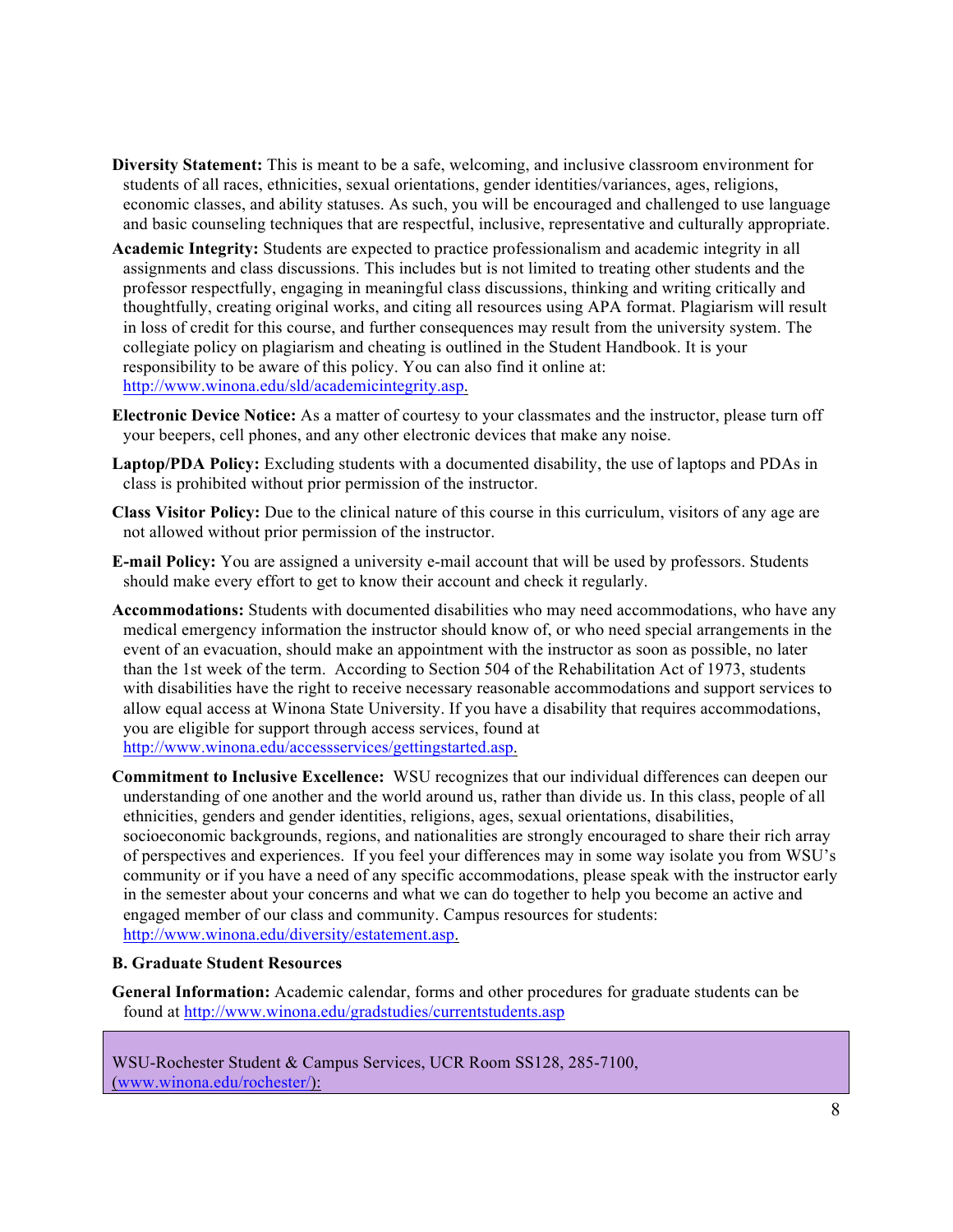RCTC Counseling Center, UCR Room SS133; 285-7260 (www.rctc.edu/counseling\_career\_center/) UCR Learning Center, UCR Room AT306; 285-7182

**Counseling Services:** Graduate school can be very stressful. Counselors are available in Winona and through partnership with RCTC on the UCR campus to help you with a wide range of difficulties.

WSU counselors in Winona are located in the Integrated Wellness Complex 222 and they can be reached at 457-5330. The RCTC Counseling Center is located in SS 133 and can be reached at 285- 7260.

**Other Support Services:** WSU-Rochester Student & Campus Services Office and the WSU Inclusion and Diversity Office are dedicated to helping students of all races, ethnicities, economic backgrounds, nationalities, and sexual orientations. They offer tutoring and a wide range of other resources.

The WSU-R Student & Campus Services Office is located in Room SS128 on the UCR campus and can be reached at 285-7100. The WSU Inclusion & Diversity Office is located in Kryzsko Commons Room 122, and they can be reached at 457-5595. Information about the *KEAP Center*, dedicated to supporting diversity on campus, can be found here: http://www.winona.edu/diversity/22.asp.

*UCR Learning Center – Rochester***:** For help with writing and the development of papers on the WSU-Rochester campus, contact personnel in AT306 or call 285-7182.

*Writing Center - Winona:* The Writing Center offers free, individualized instruction in all forms and disciplines during any stage of writing, reading, or research. Call 507.457.5505 for an appointment. Walkins also welcome.

**Student Grievances:** Students are encouraged to speak directly with instructors when concerns arise. When issues cannot be resolved between the student and the instructor, students have the right to due process. Such complaint procedures are available online at: http://www.winona.edu/sld/studentgrievance.asp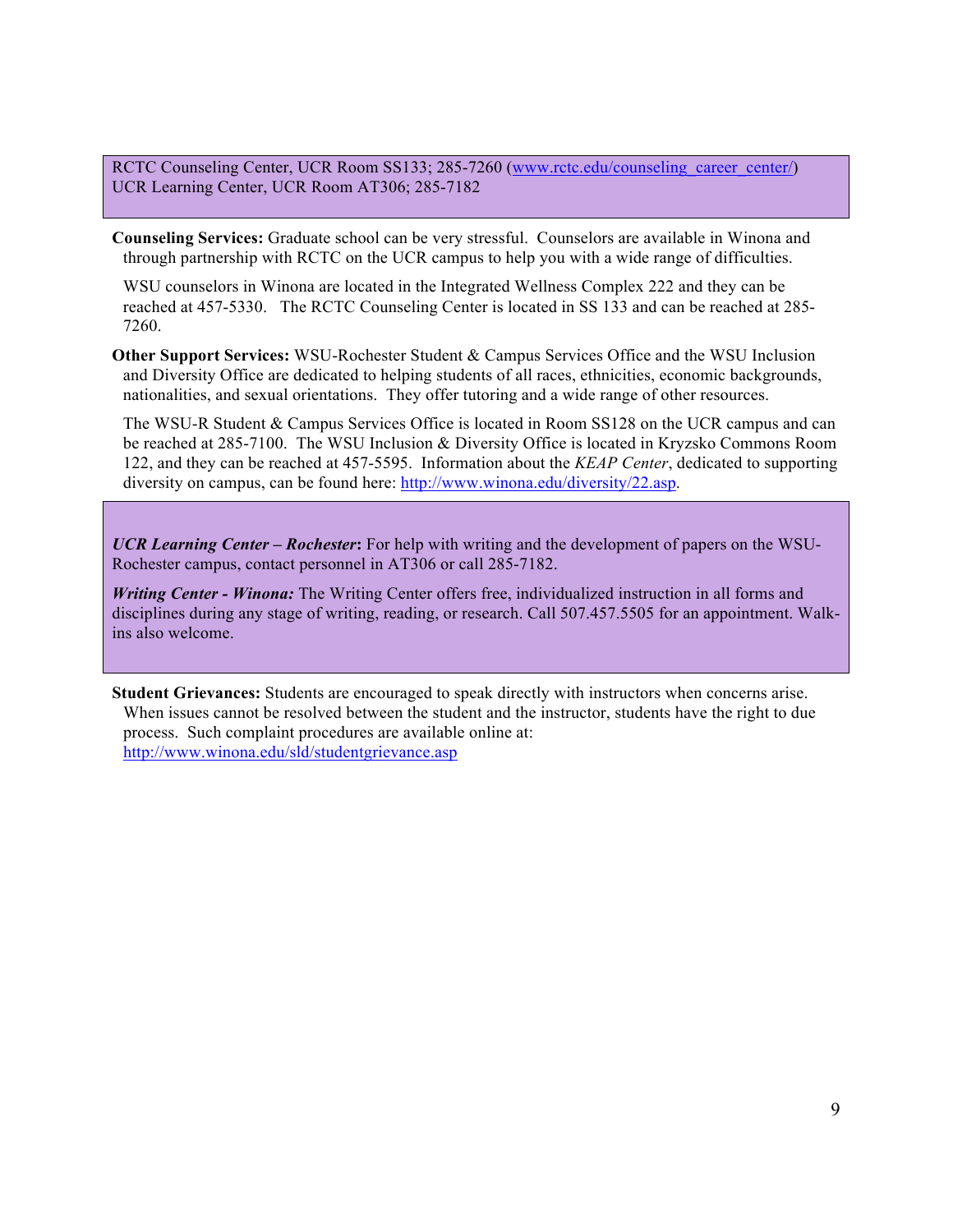# **IX. COURSE SCHEDULE**

| <b>DATE</b> | <b>Course Topics &amp; Readings</b>                                            | <b>Course Assignments</b>                                                       |
|-------------|--------------------------------------------------------------------------------|---------------------------------------------------------------------------------|
| 1/11/2017   | Introduction & syllabus posted<br>Ground rules<br>Groups assigned              | <b>TIP 59 Chpt. 1</b>                                                           |
| 1/18/2017   | Cultural competence & race<br>Beginning the race talk -what is it?             | Chapters 1& 2<br>TIP 59 Chapter 2                                               |
| 1/25/2017   | <b>ON-LINE DISCUSSION</b><br>Stories & narratives                              | Chapter 3<br>Identify PhotoVoice topic                                          |
| 2/1/2017    | Ground rules for the Race Talk<br>Myths<br>Nonverbal communication & avoidance | Chapters $4 & 5$<br>TIP 59 Chapter 3<br>Preapproval for cultural experience due |
| 2/8/2017    | StoryCorps presentations                                                       | Chapters $6 & 7$<br>TIP 59 Chapter 4<br>StoryCorps Due                          |
| 2/15/2017   | Strategies for starting the discussion                                         | Chapters 8 & 9<br>TIP 59 Chapters 5 & $6$                                       |
| 2/22/2017   | <b>ON-LINE DISCUSSION</b><br>PhotoVoice discussion                             | Chapter 10                                                                      |
| 3/1/2017    | Difficult dialogues<br>Identity development                                    | Chapters $\overline{11}$<br>TIP 59 Chapters $5 & 6$                             |
| 3/8/2017    | <b>WSU Spring Break</b>                                                        | No class                                                                        |
| 3/15/2017   | Photos chosen with group assistance<br>Being a change agent                    | Chapter 12                                                                      |
| 3/22/2017   | PhotoVoice presentations<br>Next steps – helping others talk about race        | PhotoVoice Project Due                                                          |
| 3/29/2017   | <b>ON-LINE DISCUSSION</b><br><b>Strategies</b>                                 | Chapter 13                                                                      |
| 4/5/2017    | Share cultural experience<br>Practice podcast                                  | Listen to a podcast                                                             |
| 4/12/2017   | Cultural experience feedback/discussion                                        | Cultural experience paper due                                                   |
| 4/19/2017   | Podcast created in class                                                       |                                                                                 |
| 4/26/2017   | FINAL - online                                                                 | Podcast reflection due                                                          |